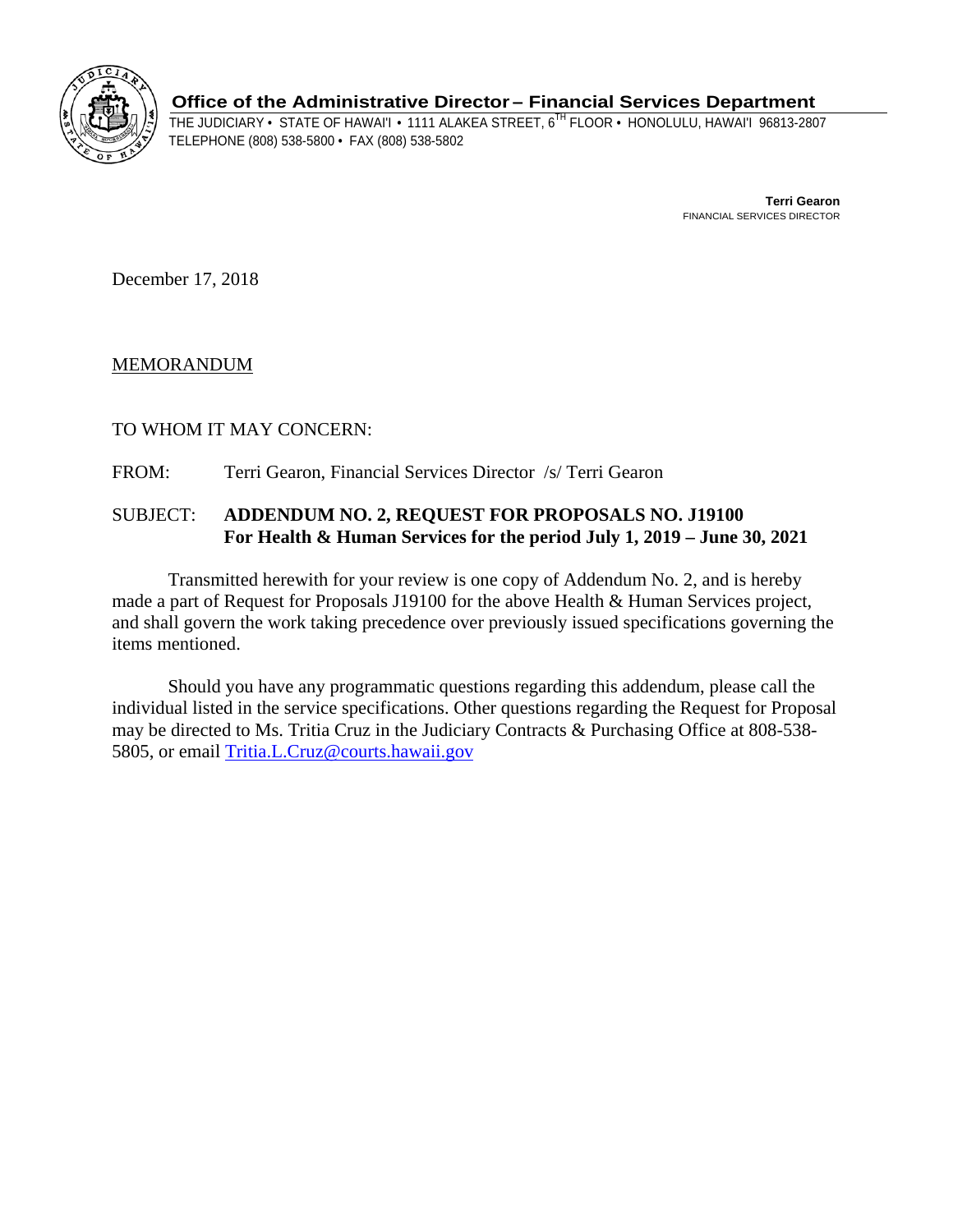# **ADDENDUM NO. 2 REQUEST FOR PROPOSALS NO. J19100**

Health & Human Services for the Period July 1, 2019 – June 30, 2021 The Judiciary, State of Hawaii

The items listed hereunder are hereby made a part of Request for Proposals (RFP) No. J19100 for the above Health & Human Services project, and shall govern the work taking precedence over previously issued specifications governing the items mentioned.

### **Questions submitted relating to RFP J19100, with Judiciary Responses:**

## **Section One – Administrative Overview**

- Q1: Are we allowed to submit for reimbursement of the GE Tax on the contract as a part of the budget for the contract? I know that the contract says that we are responsible for paying it, but we'd like to know if we are able to submit that as a cost of the program.
- A1: Pursuant to 1.20(b): "Proposals submitted under this chapter shall include all costs, fees, and taxes, and any award or contract shall be for the amount of the proposal."

*Please note answers under specific service specifications are applicable only to that particular service specification.* 

## **Section Two – Service Specification 2.1**

- Q2: How many patients are treated on average per month as a part of the Day Treatment and IOP components of the 2.1 (Adult Substance Abuse Treatment Services) contract?
- A2: There are approximately 1-5 patients treated per month as a part of the Day Treatment and IOP components of the 2.1 (Adult Substance Abuse Treatment Services).
- Q3: Clarification on "direct" supervision of a CSAC intern by a CSAC. Must they by physically together at all times or does periodic supervision constitute direct supervision?
- A3: Supervision of an intern shall adhere to ADAD's Supervised Practical Training requirement.
- Q4: 2.1.3.A4, Blood testing. Can this service be subcontracted? Will Judiciary pay for blood tests completed by a lab?
- A4: Pursuant to the General Conditions for Health & Human Services Contracts, Section 3.2: "The PROVIDER may assign or subcontract any of the PROVIDER's duties, obligations, or interests under this Contract, but only if (i) the PROVIDER obtains the prior written consent of the STATE and (ii) the PROVIDER's assignee or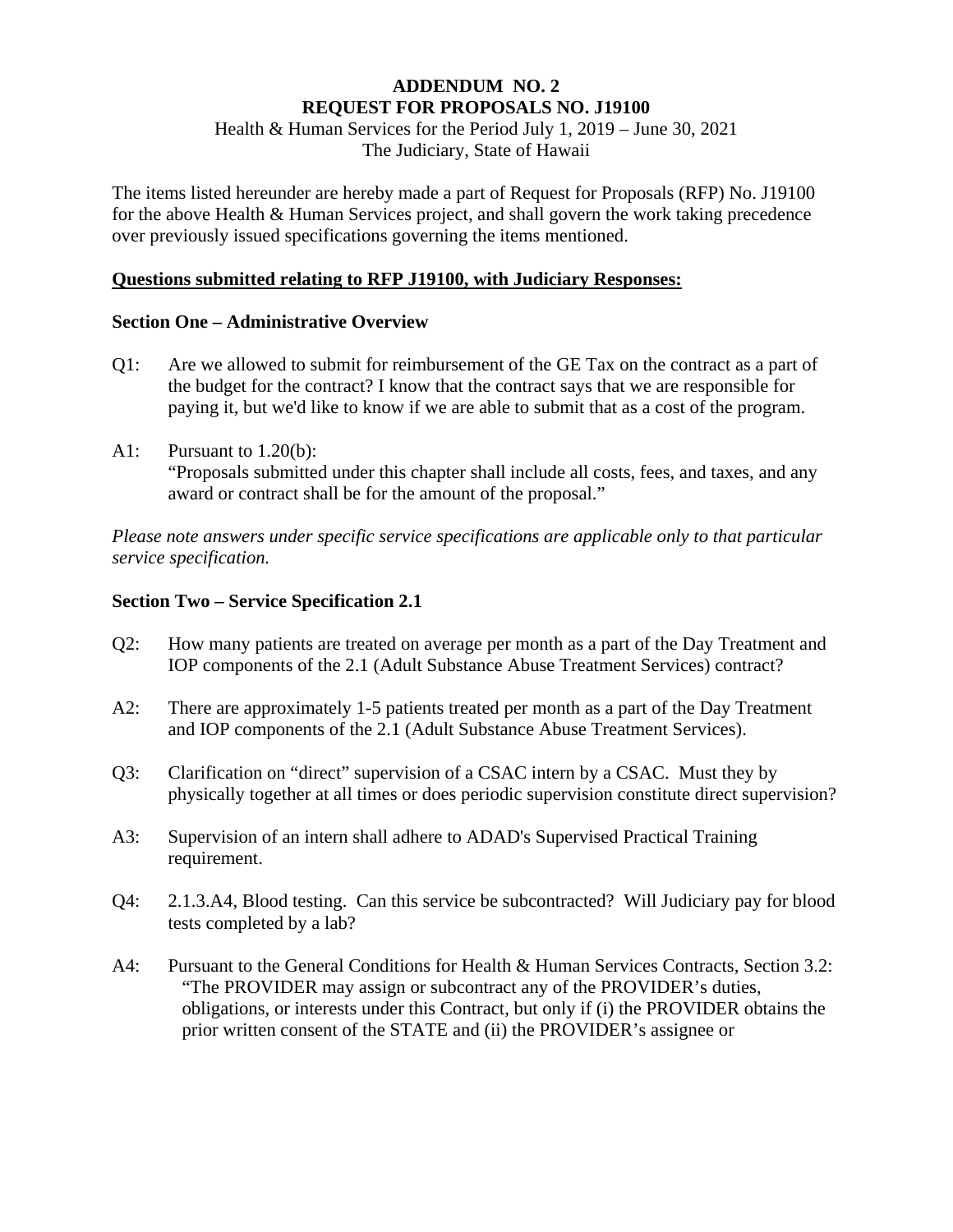subcontractor submits to the STATE a tax clearance certificate from the Director of Taxation, State of Hawai'i, and the Internal Revenue Service showing that all delinquent taxes, if any, levied or accrued under state law against the PROVIDER's assignee or subcontractor have been paid. Additionally, no assignment by the PROVIDER of the PROVIDER's right to compensation under this Contract shall be effective unless and until the assignment is approved by the Comptroller of the State of Hawai'i, as provided in section 40-58, HRS."

Judiciary will compensate the Provider for services required and rendered under the contract.

- Q5: Can a client from drug court services be admitted into a group with non-drug court clients?
- A5: No. Clients admitted into drug court shall be provided services delivered in the drug court treatment modality.

### **Section Two – Service Specification 2.5**

- Q6: Victim Support Services, page 2.5-5. Please define what you mean by providing "legal assistance to include representation…"
- A6: Legal Assistance could include providing assistance to be present at court for Temporary Restraining Orders. A licensed attorney is required for representation.

### **Section Two – Service Specification 2.10**

- Q7: For the negotiated rates of service, can we put forward a bundled rate? For instance, ADAD pays a separate rate for services such as Screening, Assessment, Treatment planning (Health and Wellness Planning), and Case Management (Care Coordination). And for IOP and OP, it has a bundled rate. So if we do a minimum of 1 hour of services (group and/or individual) we have a bundled weekly OP rate. For IOP it's a bundled daily rate. For this RFP are we able to recommend bundled rates?
- A7: Agency shall propose unit rates for services indicated in Section 2.10.B7 Units of service and unit rate.
- Q8: The most recent version of the American Society for Addiction Medicine (ASAM) states that, for adolescents, Level 1 Outpatient (OP) is less than six (6) hours per week and that Level II.1 Intensive Outpatient (IOP) is between 6 and 20 hours. This RFP has the old criteria of 9 hours instead of 6. Though the adult criteria has stayed at a minimum of 9 hours for IOP, the adolescent ASAM hours has changed to a minimum of 6 for IOP. Are we able to follow the guidelines of the newer version of the adolescent ASAM criteria?
- A8: Proposal shall address information set forth in the RFP Service Specification.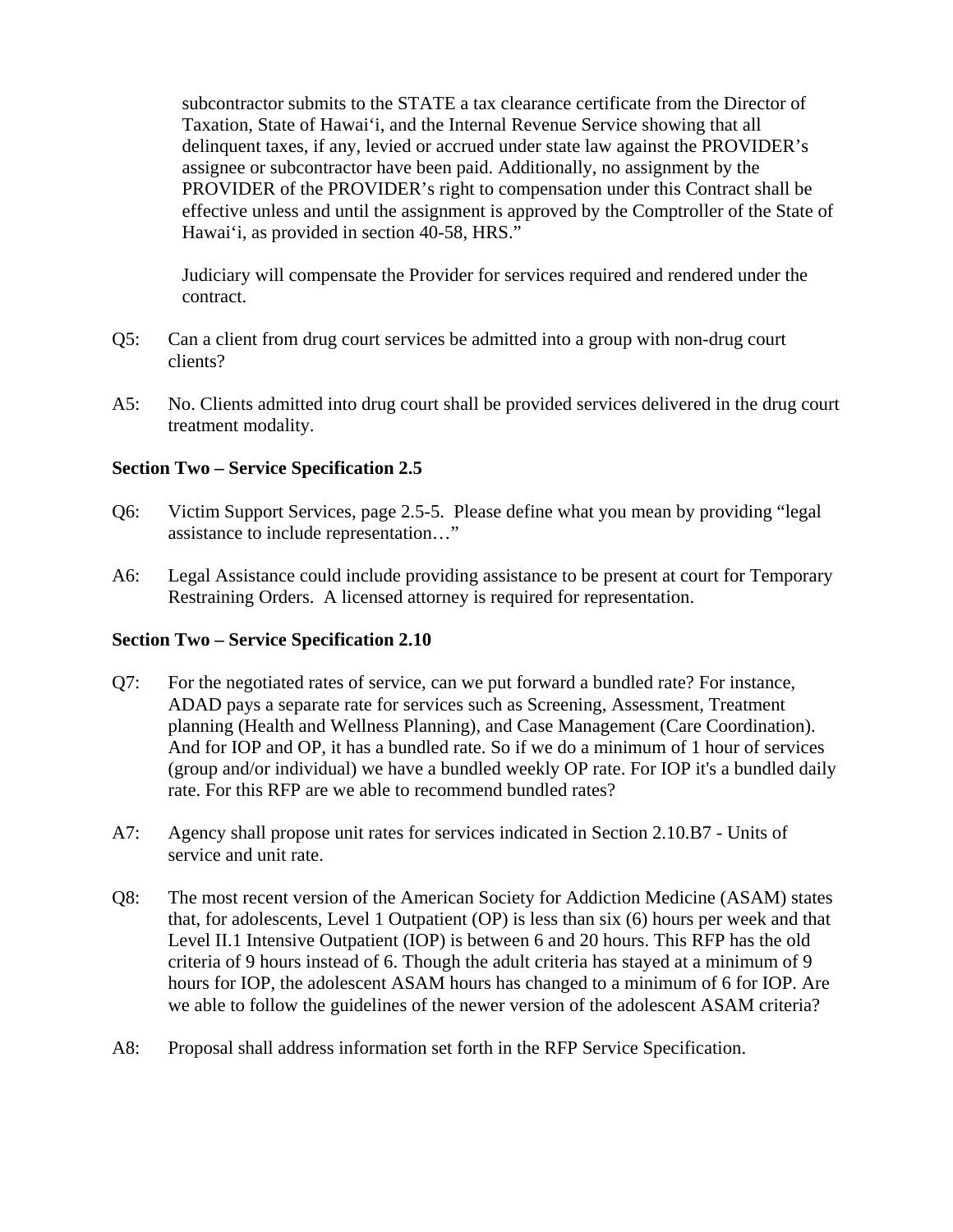### **Section Two – Service Specification 2.11**

- Q9: If there are not enough referrals to run an Aggression Replacement Training group, would individual sessions then take place?
- A9: Yes.
- Q10: Agency is interested in submitting a proposal under Service Specifications 2.11 for three service activities. Can they submit one proposal for all three? Or do they have to submit three separate proposals?
- A10: Section 2.11.1 E Geographic coverage of service, states the following: "Separate proposals shall be submitted for the First and Fifth Circuits. Further, separate proposals shall be submitted for each service activity indicated under Section 2.11.3 A. (Service Activities), below."

#### **Section Two – Service Specification 2.14**

- Q11: How many clients would the Girls Court mental health provider serve?
- A11: Approximately 12 girls/families.

#### **Section Two - Service Specification 2.16**

- Q12: Are Axis I diagnosis required for mental health assessments?
- A12: No.
- Q13: How many clients would need a mental health assessment?
- A13: Last year approximately 23-25 mental health assessments were conducted.

#### **Section Three**

- Q14: Does Budget Worksheet 205A need to be submitted?
- A14: The required budget forms are indicated in Section Three, 3.5 Financial. All other budget forms are optional.
- Q15: When you say to delete personal information from staff resumes submitted as part of RFP, does that mean their name, address, and other identifying information?
- A15: It is at the discretion of the Organization to determine which personal information shall be deleted from resumes.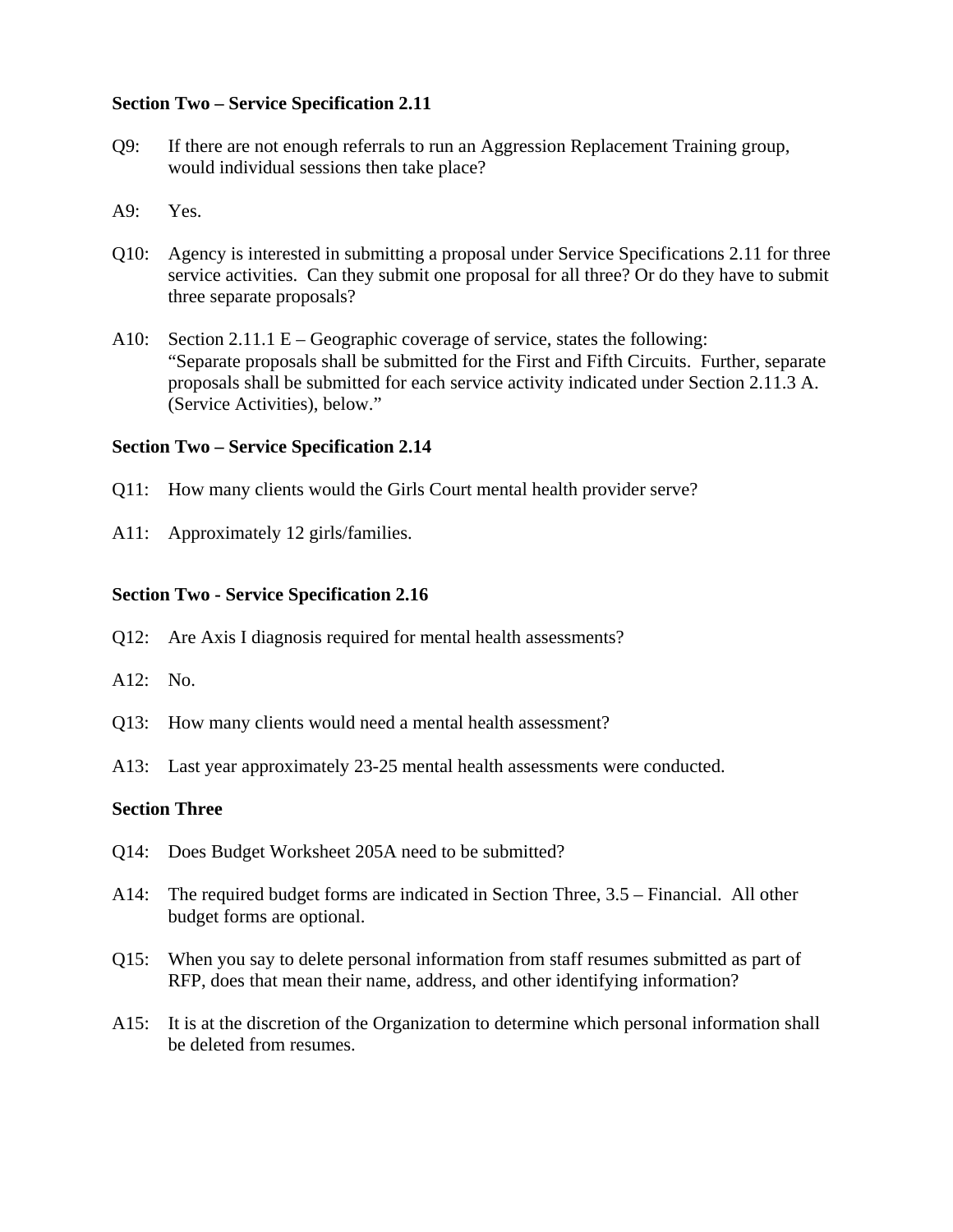- Q16: If one of our subcontractors does not plan to use budgeted funds for Payroll Taxes & Assessments or Fringe Benefits and only use funds toward Salary, would they need to submit Form 206B? Would they just submit it with zeros since they not are planning on using any of the contract funds towards these costs?
- A16: Pursuant to Section 3.5 Financial, form SPO-H-206B is required to be submitted with the Proposal Application. Form SPO-H-206B includes a Justification/Comments section which may be completed.

### **Section Two – 2.18**

- Q17: How many patients are treated on average per month as a part of the 2.18 (Family Court Drug Court) contract?
- A17: There are approximately 1-5 patients treated per month as a part of the 2.18 (Family Court Drug Court) contract.

# **Amend RFP J19100 as follows:**

- *1. Revise Service Specifications 2.3, Adult Client Services Domestic Violence Intervention Services, Section 2.3.2 F, RFP Contact Persons. The Oahu programmatic contact person shall read as follows:* 
	- Oahu: Program Specialist, First Circuit Dayna Miyasaki at (808) 539-4446 fax: 539-4402 Dayna.A.Miyasaki@courts.hawaii.gov
- *2. Revise Service Specifications 2.5, Adult Client Services Adult Substance Abuse Treatment Services, Section 2.5.1 F, Probable funding amounts, source, and period of availability, to read as follows:*

Probable funding amounts: FY 2020 FY 2021 FY 2022 FY 2023

Funding amounts are not being stated at this time. Applicants should propose funding amounts in their proposals based on their best estimate of the cost of providing the services described in these specifications.

Funding source: State general funds (all circuits)*;* Federal funds (all circuits); Special funds (all circuits)

Period of availability: The Judiciary intends to award a multi-term contract. The aggregate term of the contract shall not exceed four (4) years, e.g., July 1, 2019 to June 30, 2023, subject to the appropriation and availability of funds and satisfactory contract performance. All State funds are contingent on appropriation, and all Federal funds are contingent on the awarding of grant applications. Funds are available for only the initial term of the contract which is for 2 years.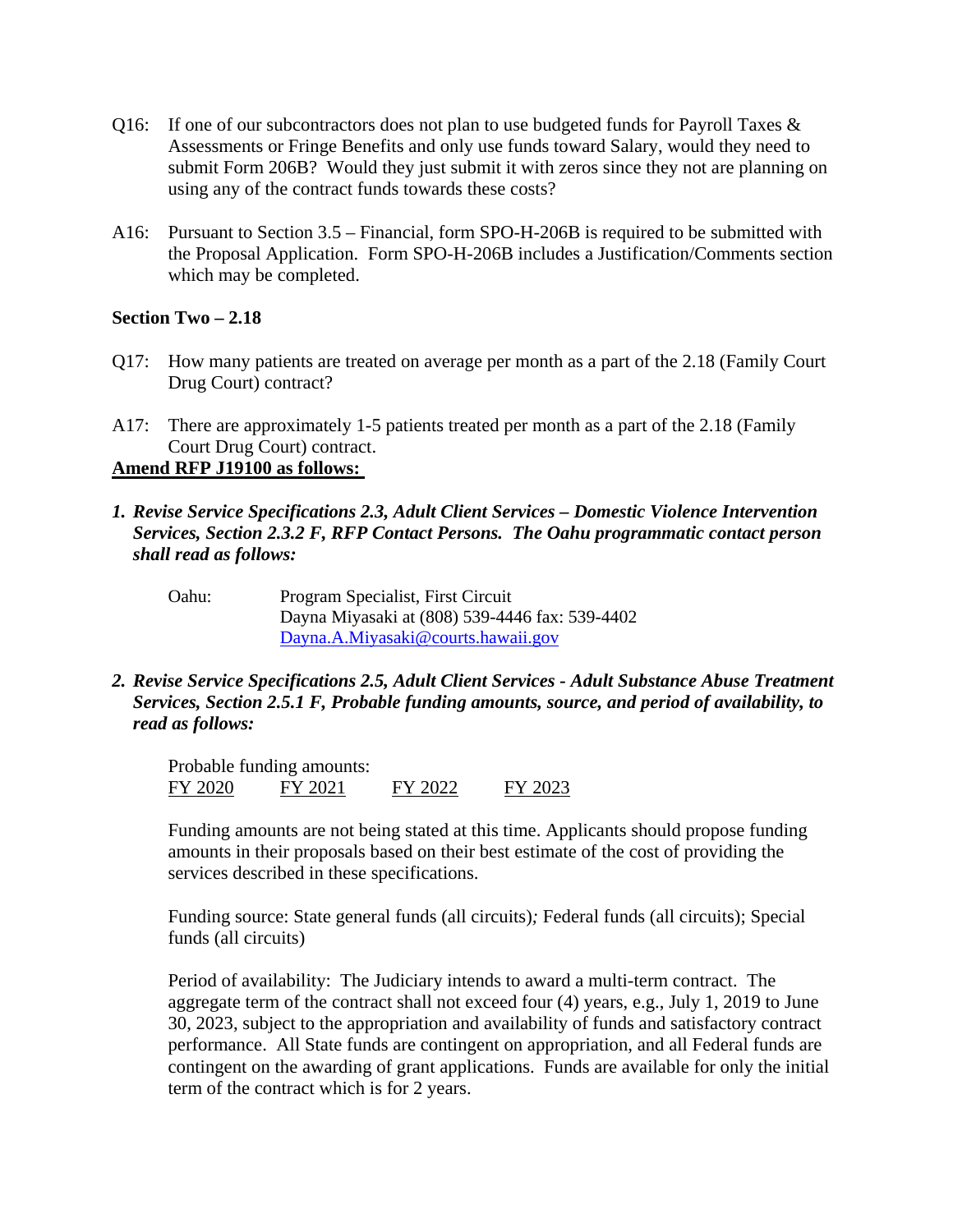### *3. Add to Service Specifications 2.5, Adult Client Services - Adult Substance Abuse Treatment Services, Section 2.5.2 F, RFP contact persons:*

| Hawaii: | Program Specialist, Third Circuit |               |
|---------|-----------------------------------|---------------|
|         | Aolani Mills at (808) 322-8726    | fax: 322-8701 |
|         | Aolani.M.Mills@courts.hawaii.gov  |               |

*4. Add to Service Specifications 2.5, Adult Client Services - Adult Substance Abuse Treatment Services, Section 2.5.3 B.7, Units of service and unit rate:* 

| <b>Hawaii:</b>                 |           |
|--------------------------------|-----------|
| Estimated number of referrals: |           |
| <b>Batterers</b>               | 100-200   |
| Victims                        | 500-1,000 |
| Children/adolescents           | $10-40$   |

- *5. Revise Service Specifications 2.6, Juvenile Client and Family Services Residential Services, Section 2.6.2 F, RFP Contact Persons. The Kauai programmatic contact person shall read as follows:* 
	- Kauai: Family Court, Fifth Circuit Alexandra Thompson at (808) 482-2428 fax: (808) 482-2422 Alexandra.M.Thompson @courts.hawaii.gov
- *6. Revise Service Specifications 2.7, Juvenile Client and Family Services Juvenile Sex Offender Treatment Services, Section 2.7.2 F, RFP Contact Persons. The Kauai programmatic contact person shall read as follows:*

| Kauai: | Family Court, Fifth Circuit                              |
|--------|----------------------------------------------------------|
|        | Alexandra Thompson at (808) 482-2428 fax: (808) 482-2422 |
|        | Alexandra.M.Thompson @courts.hawaii.gov                  |

- *7. Revise Service Specifications 2.8, Juvenile Client and Family Services Shelter Services, Section 2.8.2 F, RFP Contact Persons. The Kauai programmatic contact person shall read as follows:* 
	- Kauai: Family Court, Fifth Circuit Alexandra Thompson at (808) 482-2428 fax: (808) 482-2422 Alexandra.M.Thompson @courts.hawaii.gov
- *8. Revise Service Specifications 2.11, Juvenile Client and Family Services In-Community Services, Section 2.11.2 F, RFP Contact Persons. The Kauai programmatic contact person shall read as follows:* 
	- Kauai: Family Court, Fifth Circuit Alexandra Thompson at (808) 482-2428 fax: (808) 482-2422 Alexandra.M.Thompson @courts.hawaii.gov